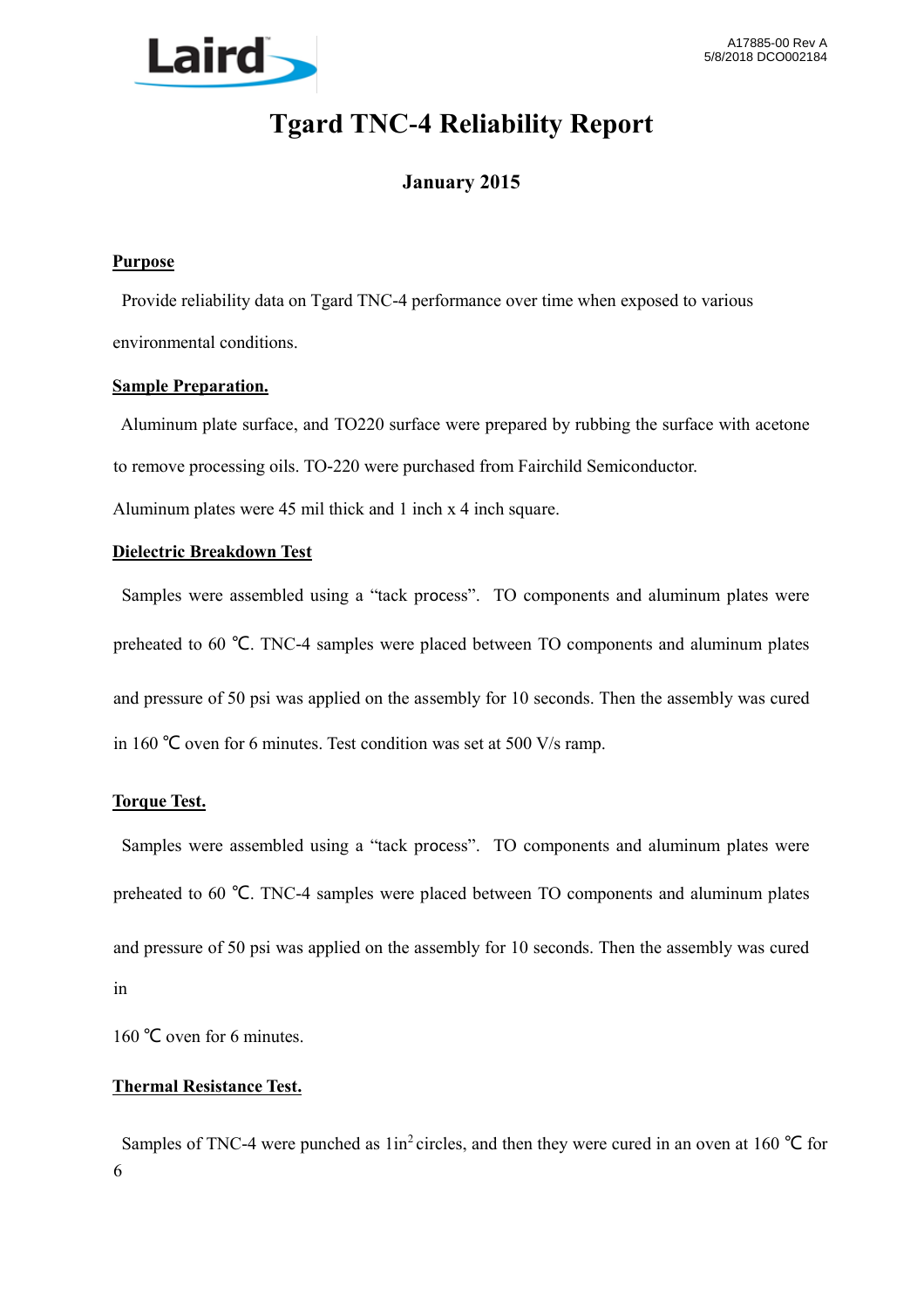

minutes.

#### **Aging Conditions.**

 Thermal Shock. Temperature in hot section was set to 150 ℃ and the cold section was set to

-40 ℃. There were 24 cycles per day.

- HAST chamber- The chamber was set at 85 ℃ and 85 % RH.
- Bake at 150 ℃. Standard forced air oven. Unit has automatic controller and was monitored with thermocouple to external Fluke unit.

#### Page 1 of 3

#### **Thermal Shock Chamber Results**

 Following graphs indicate that TNC-4 maintains its thermal, adhesive, and dielectric qualities after exposure to 2000 thermal shock cycles between -40 °C and + 150 °C.



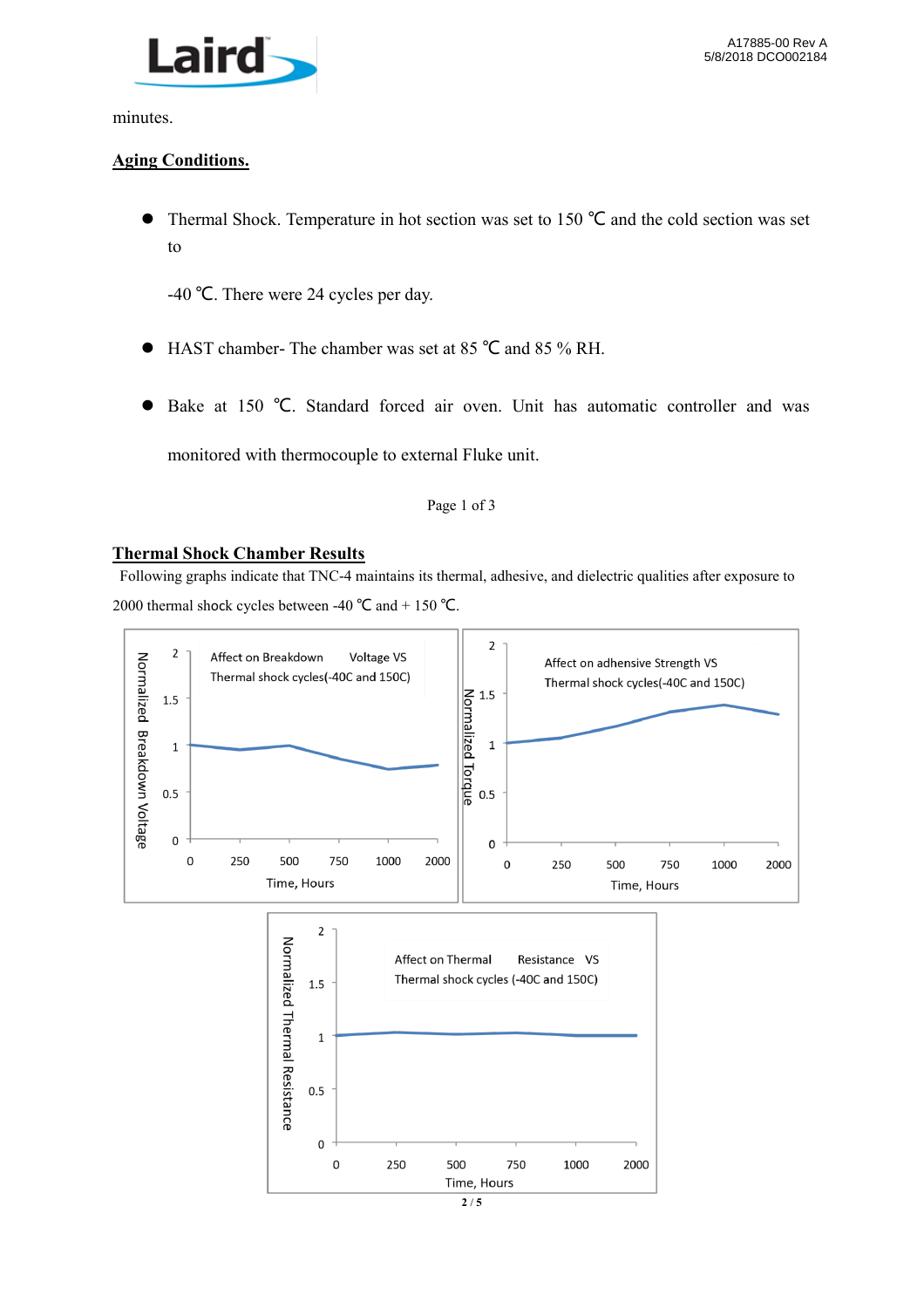

#### **HAST Chamber Aging results**

 Following graphs show the results of hast chamber aging effect. The thermal, dielectric, and adhesive properties of TNC-4 were not affected by the exposure to 85 % relative humidity and 85 ℃ of 2000 hours.



Page 2 of 3



### **Oven baking at 150** ℃ **results.**

Oven exposure to 150 ℃ did not affect the thermal, dielectric, and adhesive properties of TNC-4 materials.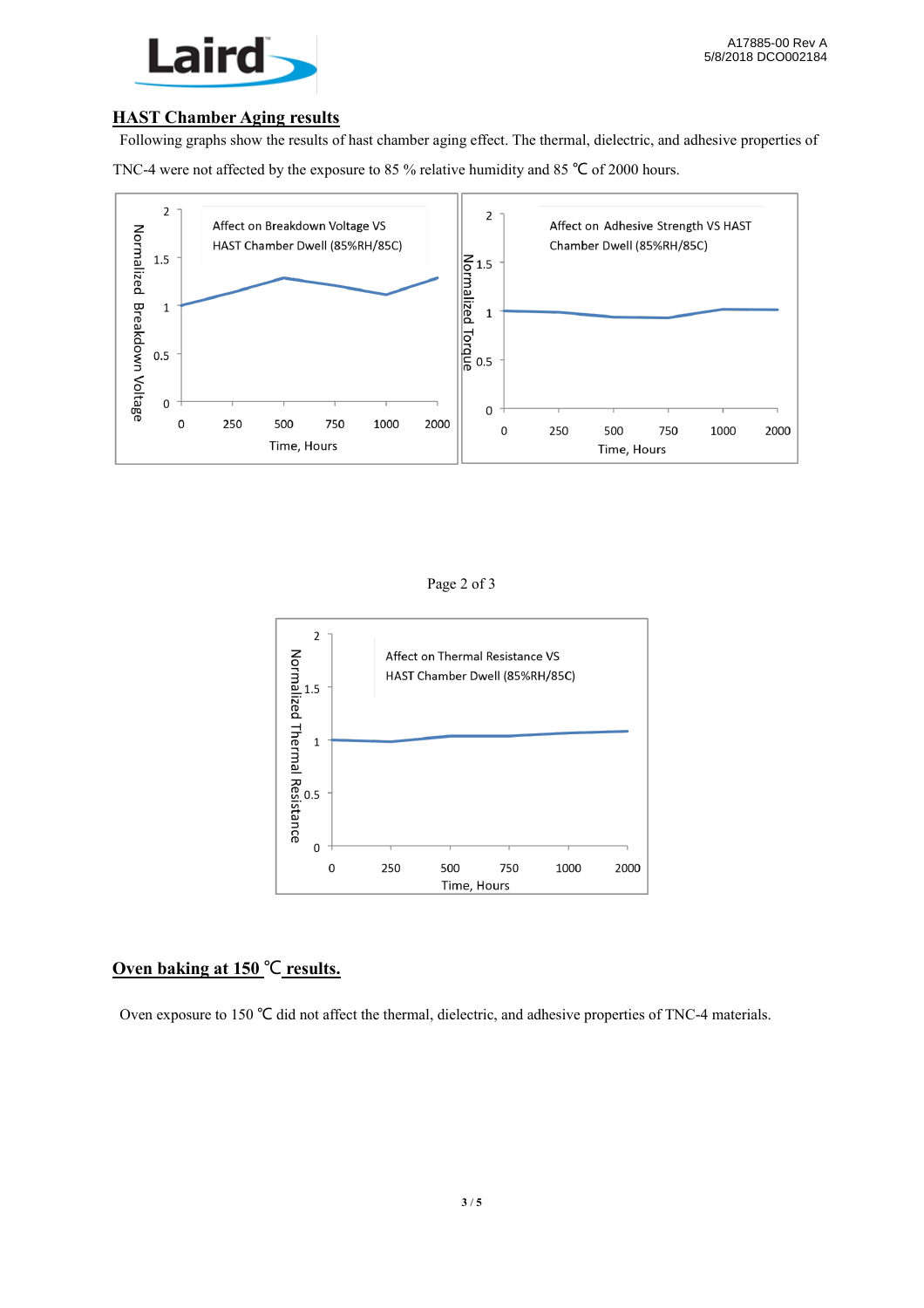





| <b>Rev</b> | <b>Summary of Change</b> | <b>Author</b> | <b>Approval Date</b> |
|------------|--------------------------|---------------|----------------------|
| 版本         | 變更內容                     | 作者            | 審核日期                 |
| Α          | New release              | Richard Jiao  | 5/8/2018             |